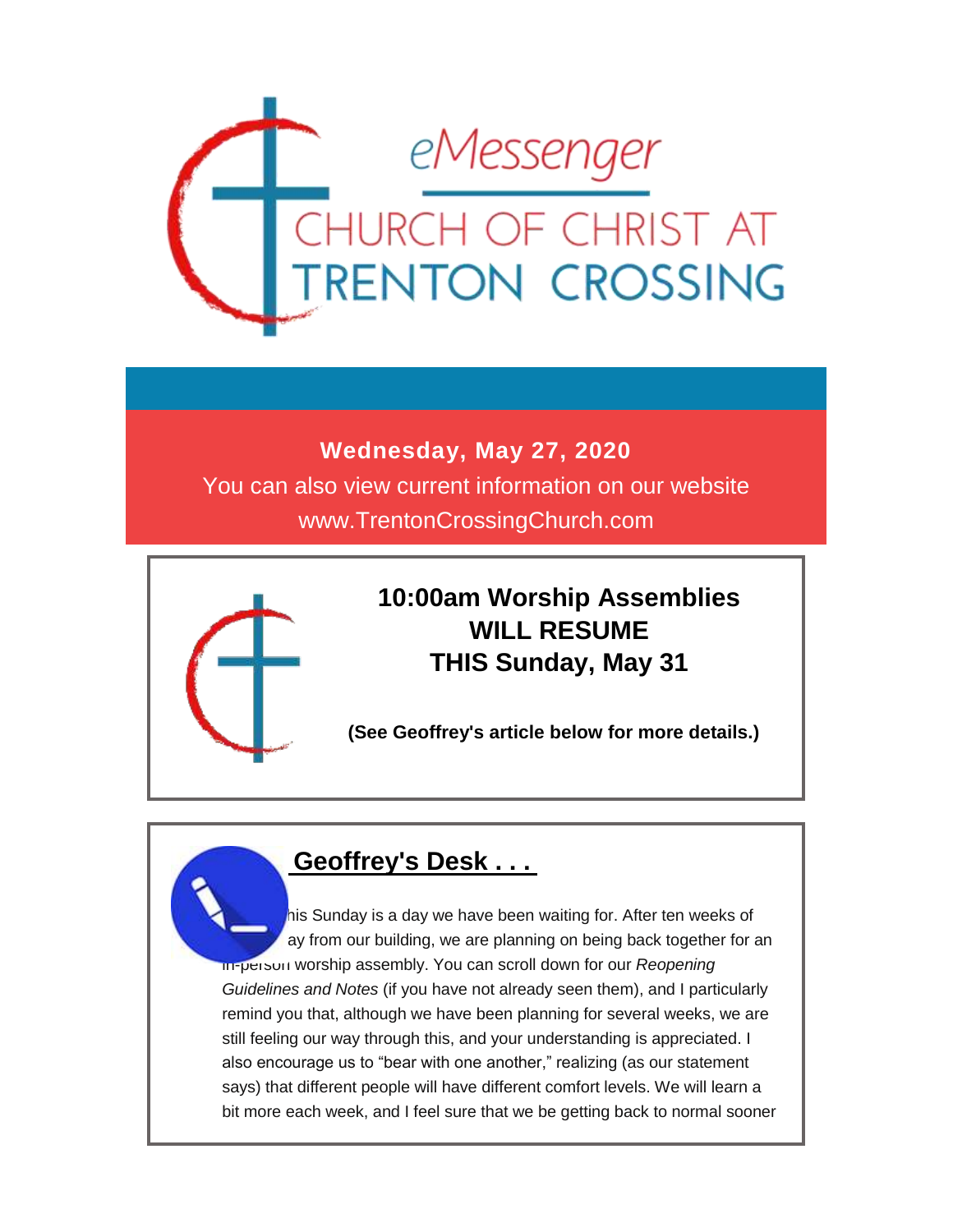rather than later. I also know that the elders want to make sure that no one feels guilty in any way if they are not yet comfortable in assembling together. As was the case before our recent "break," we will continue to live stream our 10:00 assembly over Facebook and YouTube, and you are encouraged to "join us" in that way, even if you are not at the building. Continue to be in prayer over these reopening plans, and I will look forward to seeing a number of you this coming Sunday.

 As we look to reopen, we are also planning on having our **Vacation Bible School, July 7-9.** Let me encourage you to scroll down to the VBS box and click on the link to a survey that will ask you about the number of children you are planning on bringing as well as their ages. Your response will be very helpful as we make our plans. *-*

*gs-*



### **REOPENING Guidelines and Notes May 2020**

We are looking forward to meeting together again for **10:00 worship on Sunday mornings,** and we plan to resume those assemblies **THIS SUNDAY.** Understand that, for a period of time, things will be different, and we thank you for your patience as we move ahead. We will be taking recommended protocols into account as we plan our assemblies, and we ask for mutual respect, understanding, and cooperation, realizing that various people may have differing levels of comfort for a while.

### **—The Elders and the Assembly & Worship Ministry**

The elders encourage senior members, anyone with chronic underlying medical conditions, and anyone who feels uncomfortable due to the situation with COVID-19 to strongly consider staying at home during our initial re-opening period.

Please stay home if you have a fever or are not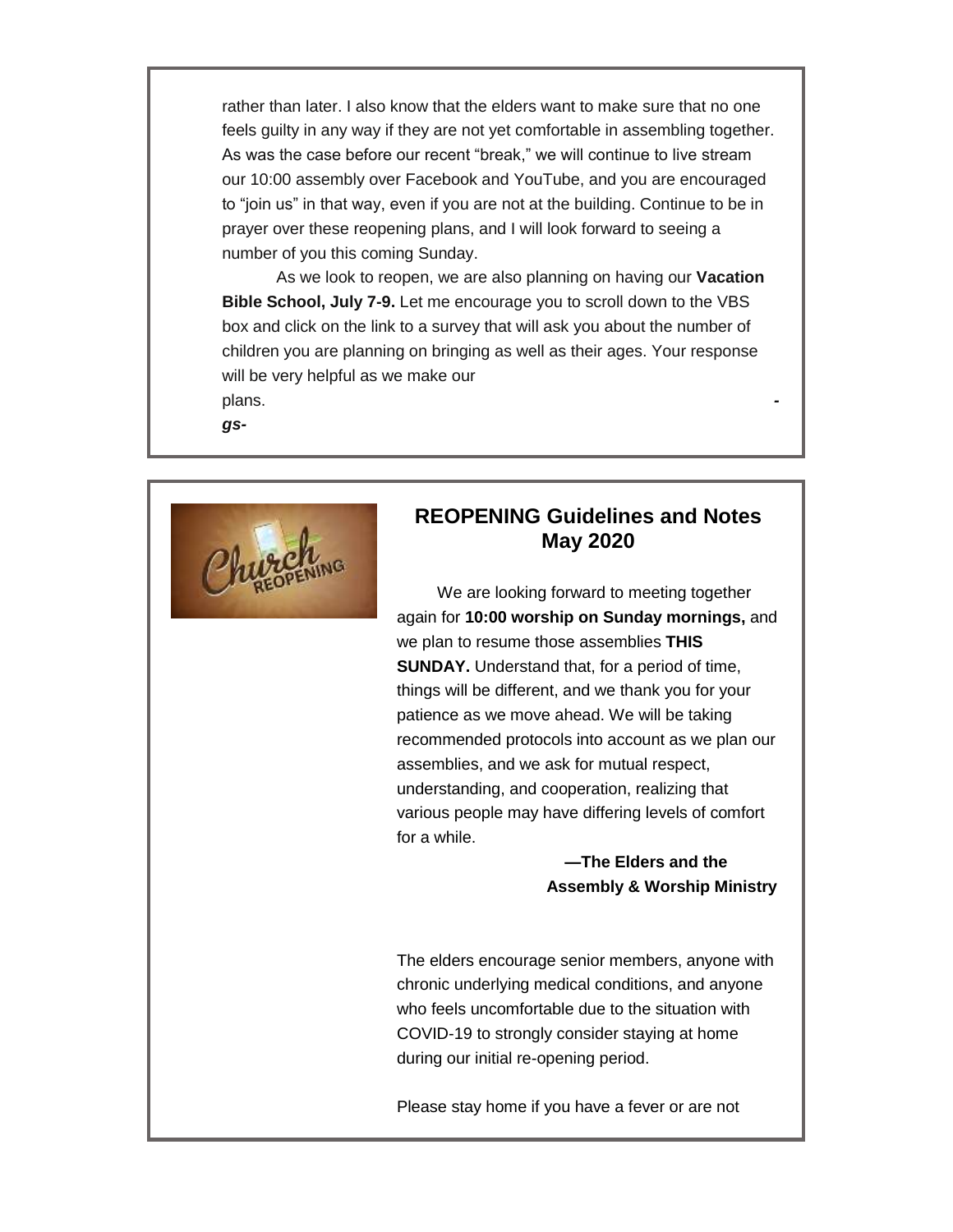feeling well.

Please enter by the main entrance in the FRONT of the building if possible, although you may enter by the LEFT covered entrance (by the kitchen) if needed due to inclement weather or some other reason. All other entrances will be locked, and because of this, everyone is asked to park in the FRONT of the building.

Although wearing masks will not be required, we encourage you to wear one if you would feel more comfortable in doing so.

Security team members will be at the doors to assist everyone in entering and leaving the building.

Seating will be appropriately spaced to allow for social distancing, and families are asked to sit together.

We are planning for our initial assemblies to be shorter than usual.

We will not be passing trays for communion or our contribution. Rather, we will have "stations" set up where you can get your own communion and leave your contribution. If you are unable to go to a station, you will be served at your seat.

You are also welcome to bring your own communion if you like.

The Fellowship Hall restrooms will be available if needed. There are changing tables in both restrooms. All other restrooms will be closed. Water fountains will not be available during our time together.

The nursery will not be attended, and it will only be available if needed by nursing mothers. We will also not be offering WEE Study or Ministry 937 at this time. Except for nursery access, the hallway leading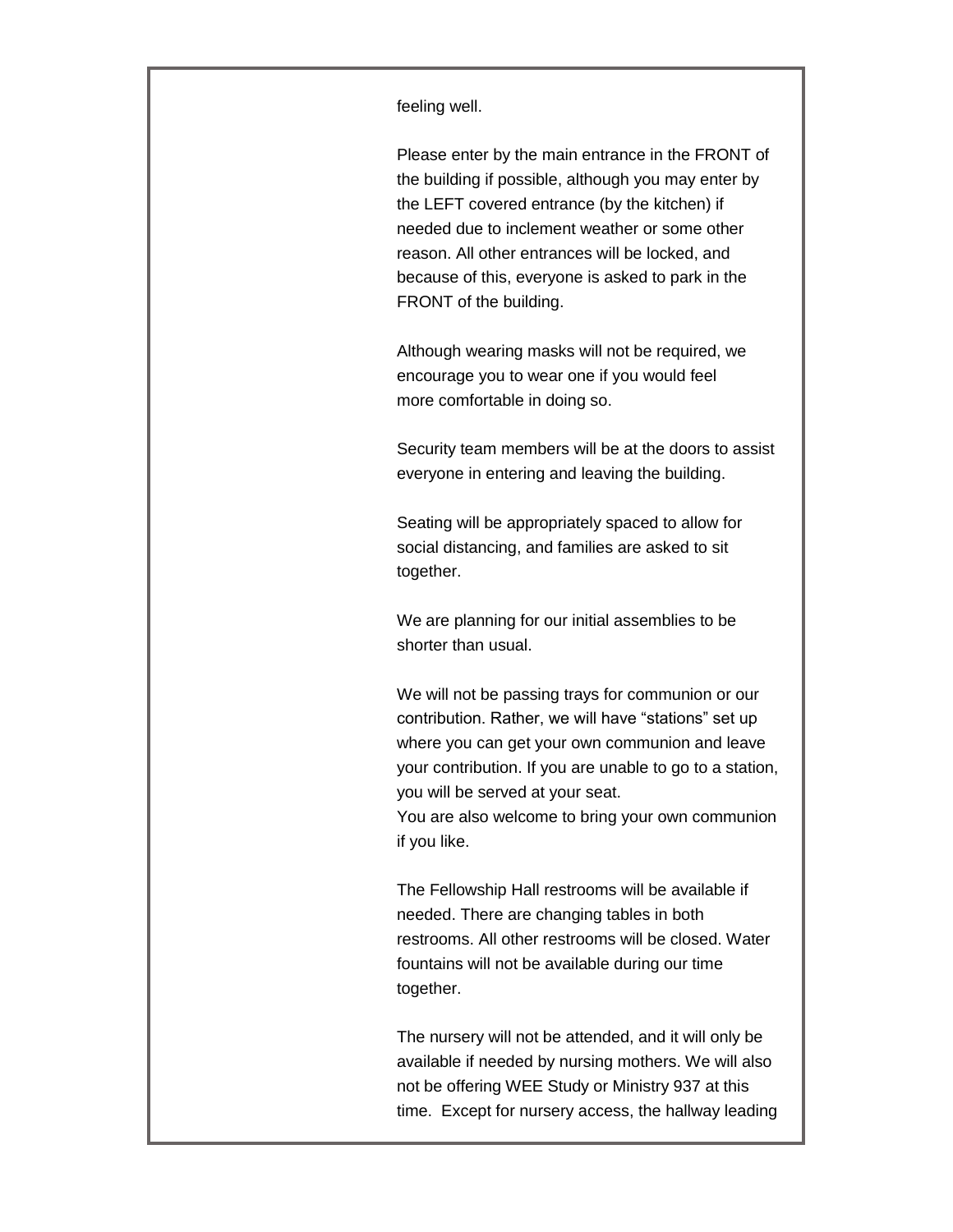to the Park and the office wing will be closed. The elementary wing will also be closed.

Hand sanitizer will be available at various places throughout the gym.

Sunday and Wednesday classes will not be resuming until further notice.

We encourage those who will be staying home to continue to worship with us each Sunday morning at 10:00 via livestream on our Facebook page and on YouTube.



# **WAYS TO CONNECT**

Although we will be resuming our in-person Sunday morning worship assemblies on May 31, there are various other ways for you to connect with us throughout the week, and they are posted below.

PLEASE NOTE: You DO NOT need to be registered on Facebook in order to access our Facebook page. Simply go to [www.facebook.com](http://www.facebook.com/) and go to our page (Church of Christ at Trenton Crossing)

**SPECIAL NOTE FOR YOUTH:** Chris Middleton is conducting several meetings/studies throughout the week using Zoom. Please scroll down to "Youth Group News" for the schedule and link information.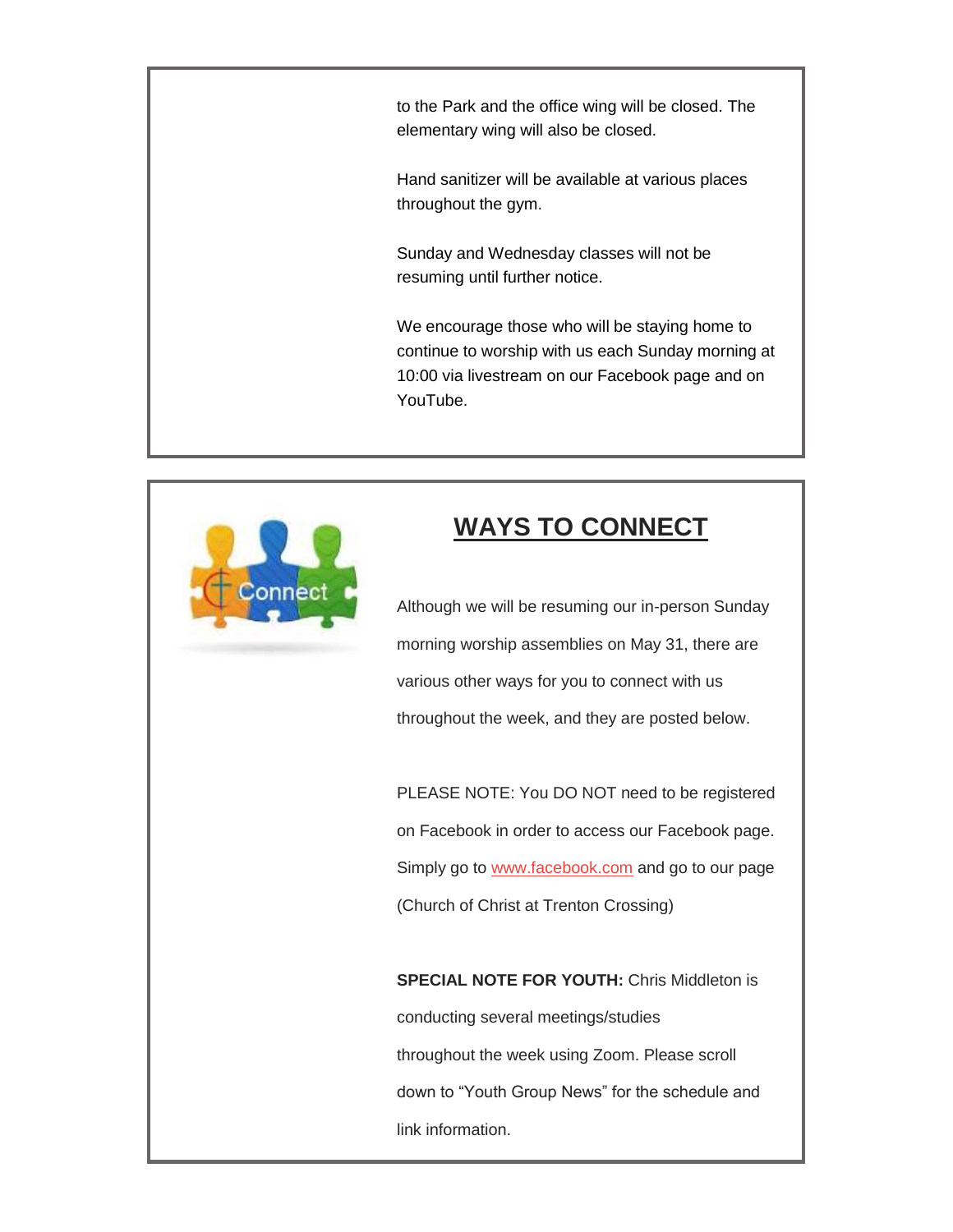**Sunday at 9am –** Bible Class with Jeff Shocklee using Zoom

PLEASE NOTE: The link, Meeting ID, and Password

listed below are now permanent for this Sunday

class. They WILL NOT change from week to week.

The link is: <https://us04web.zoom.us/j/> . . .

Meeting ID: 344 569 933

Password: 019541

#### **Sunday at 10am –** Live Stream Worship

Our Facebook Page

(Church of Christ at Trenton Crossing)

Our Website (www. trentoncrossingchurch.com)

YouTube (Church of Christ at Trenton Crossing)

**Sunday at 5:30pm –** "VIRTUAL L.I.F.E. Group" **Devotional** Facebook Live on our Facebook Page

(Church of Christ at Trenton Crossing)

**Wednesday at 10am** - All ladies are invited to join a conference call on Wednesdays at 10am for a brief devotional and time of prayer. In order to take part, call 978-990-5006 at 10am on Wednesday. When prompted, center the Access Code 8907285#. If you have a prayer request it can be emailed to Joyce Johnson at akalady51@yahoo.com by Tuesday at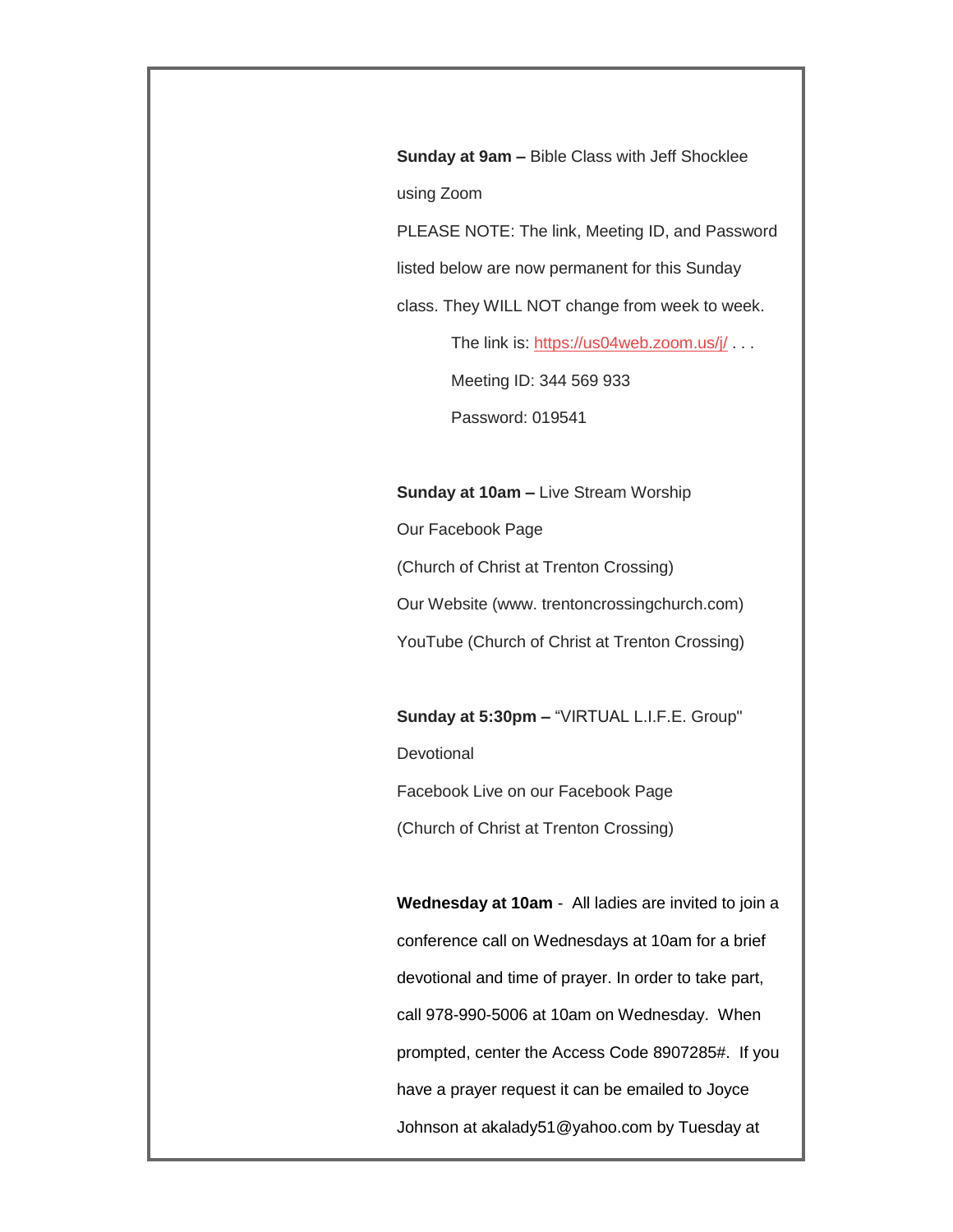noon.

**Wednesday at 3pm –** Bible Class Lesson for K— 5<sup>th</sup> Grades with Karen Bradley Posted by 3pm on TC Kids Facebook Pages (TC K/1st Grade Bible Class; TC 2nd/3rd Grade Bible Class; TC 4th/5th grade Bible Class). These Facebook pages are PRIVATE. If you have not joined them and would like to, please contact Karen Bradley, and she will give you access.

**Wednesday at 6:30pm –** Midweek Devotional with **Geoffrey** Facebook Live on our Facebook page (Church of

Christ at Trenton Crossing)

**Thursday at 10am -** Children's Bible Storytime with Jill and Allee. (FINAL SESSION) Facebook Live on our Facebook page (Church of Christ at Trenton Crossing)

**Thursday at 6pm -** Study time with Jeff Shocklee using Zoom

PLEASE NOTE: The link, Meeting ID, and Password listed below are now permanent for this Thursday class. They WILL NOT change from week to week. The link is: <https://us04web.zoom.us/j/> . . . Meeting ID: 973 116 842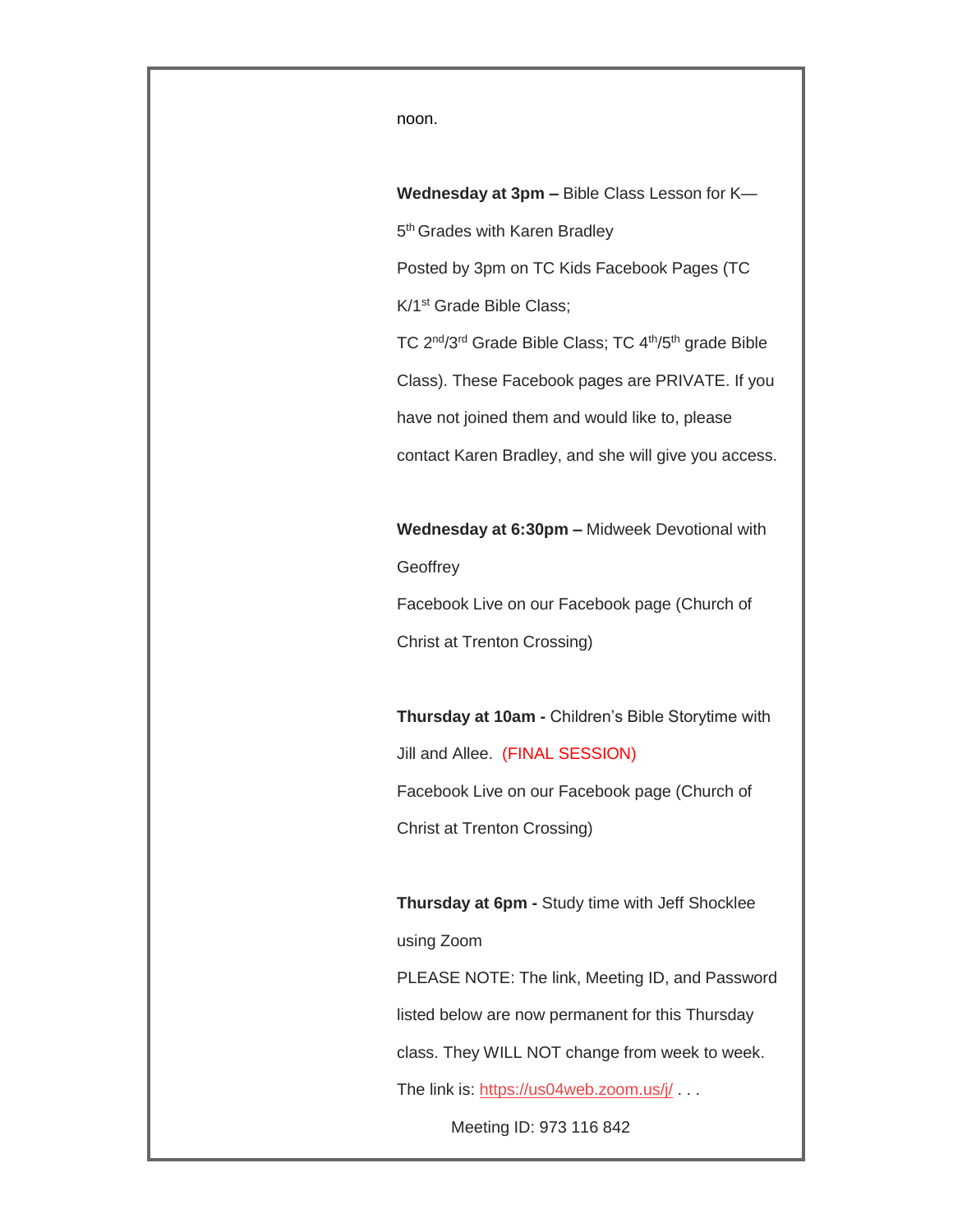Password: 094196

*Remember to call and check on people this* 

*week!*

### **FINANCIAL GIVING DURING THIS TIME**

We are thankful to be assembling together again, and as we have always done, we will be taking up a contribution (although for the time being, it will be "touchless" with no plates passed). However, we encourage you to keep in mind that, even if you will not be with us during this initial reopening period, our obligations and good works continue, and there are always **several ways that everyone can give toward the work of this church.** As a matter of fact, taking advantage of these giving methods can be helpful for anyone who wants to be planned and intentional in their giving, even when not physically present at our Sunday assemblies.

- 1. One is through an **ACH** (Automatic Bank Draft). Thank you to those of you who already have this method in place. If you would like to set this up, you may contact the office during the week.
- 2. Another method of giving is by using our **APP** ("Trenton Crossing Church"). Scroll down to the bottom of the opening page.
- 3. You can also give via our **WEBPAGE** [\(www.trentoncrossingchurch.com\)](http://www.trentoncrossingchurch.com/). Just scroll down to the bottom of the home page.
- 4. In addition, you can always **MAIL OR BRING A CHECK** to: Church of Christ at Trenton Crossing, 2650 Trenton Road, Clarksville, TN 37040.
- 5. If none of these methods work for you at the time, please prayerfully **LAY SOMETHING ASIDE** each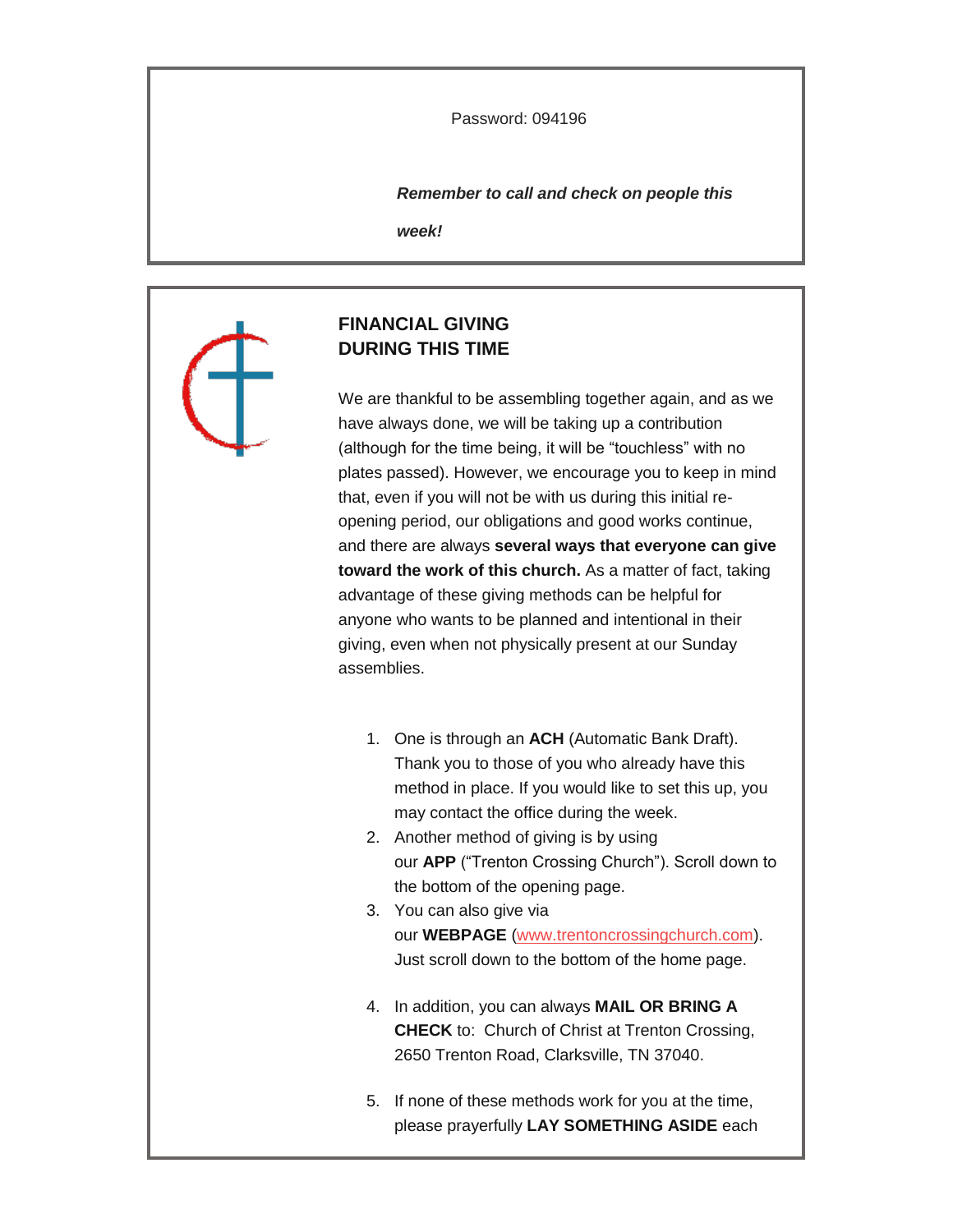week so that you can give it when it is most convenient for you (see 1 Corinthians 16:2).



# **Upcoming Events**

- **June 4 -** TC Cancer Support Group Meeting, 7pm
- **June 11 -** Dorcas Ministry Meeting, 6pm
- **July 7-9 -** TC VBS. (Please click on the link in the box below to take a brief 2 question survey about VBS.)

**More information about Upcoming Events can be found in the box below.**



### **VBS Survey**

To help us plan the logistics of our VBS, we have created a parent survey. To complete the survey, please click on the link below.

<https://www.surveymonkey.com/r/TrentonCrossingVBS>

## **Church News**

 **TC VBS, NEW DATE -** The new scheduled dates are Tuesday, July 7, through Thursday, July 9. (Please note: We will be announcing the logistics of how VBS will be structured and managed under the latest health guidelines.)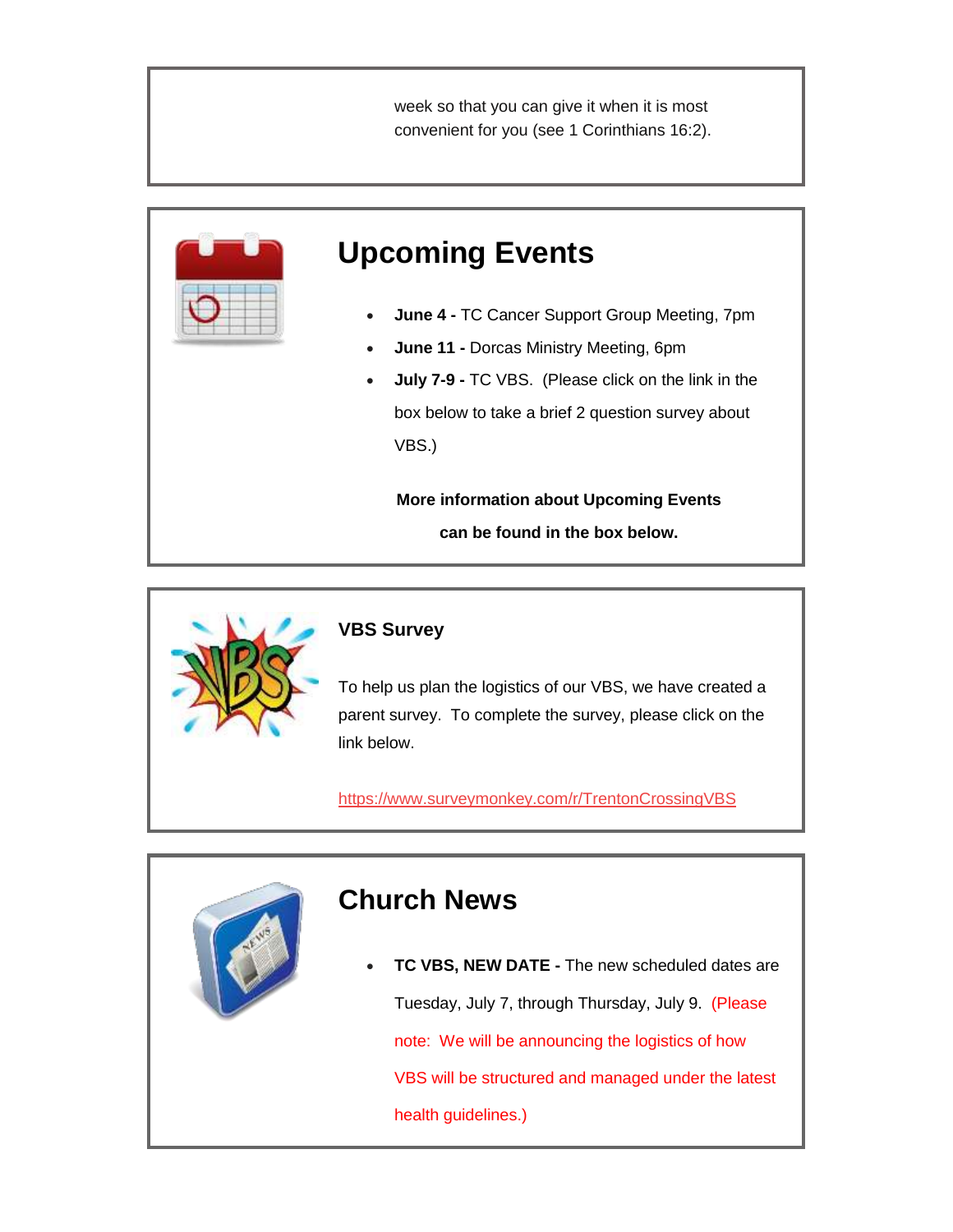- **Allensville Singing -** The Allensville Singing for 2020 has been CANCELED.
- **TC Cancer Support -** The TC Cancer Support Group meets the 1st Thursday of each month at 7pm. This is for anyone who has or has had cancer as well as anyone who has a family member or friend with cancer. We want to encourage, educate, and support each other. See Karen Bradley for more info.
- **Parkinson's Awareness -** The Parkinson's Awareness Group meets here every 2nd Thursday at 3pm in the Fellowship Hall. These meetings are resuming at our building on July 9.
- **Dorcas Ministry -** The Dorcas Ministry meets every 2nd Thursday at 6pm in the Fellowship Hall.



We want to express our sympathy to Josh Griffy and his family at the passing of his grandmother, Margaret Ann Marshall. Margaret Ann was a long time member of Madison Street and Trenton Crossing. She passed away Monday. A memorial service will be held at our building on Margaret Ann's birthday, July 29.



#### **Junderwear**

During the month of June, we will have a bin in the Worship Center near the Sign-up table to collect donations of new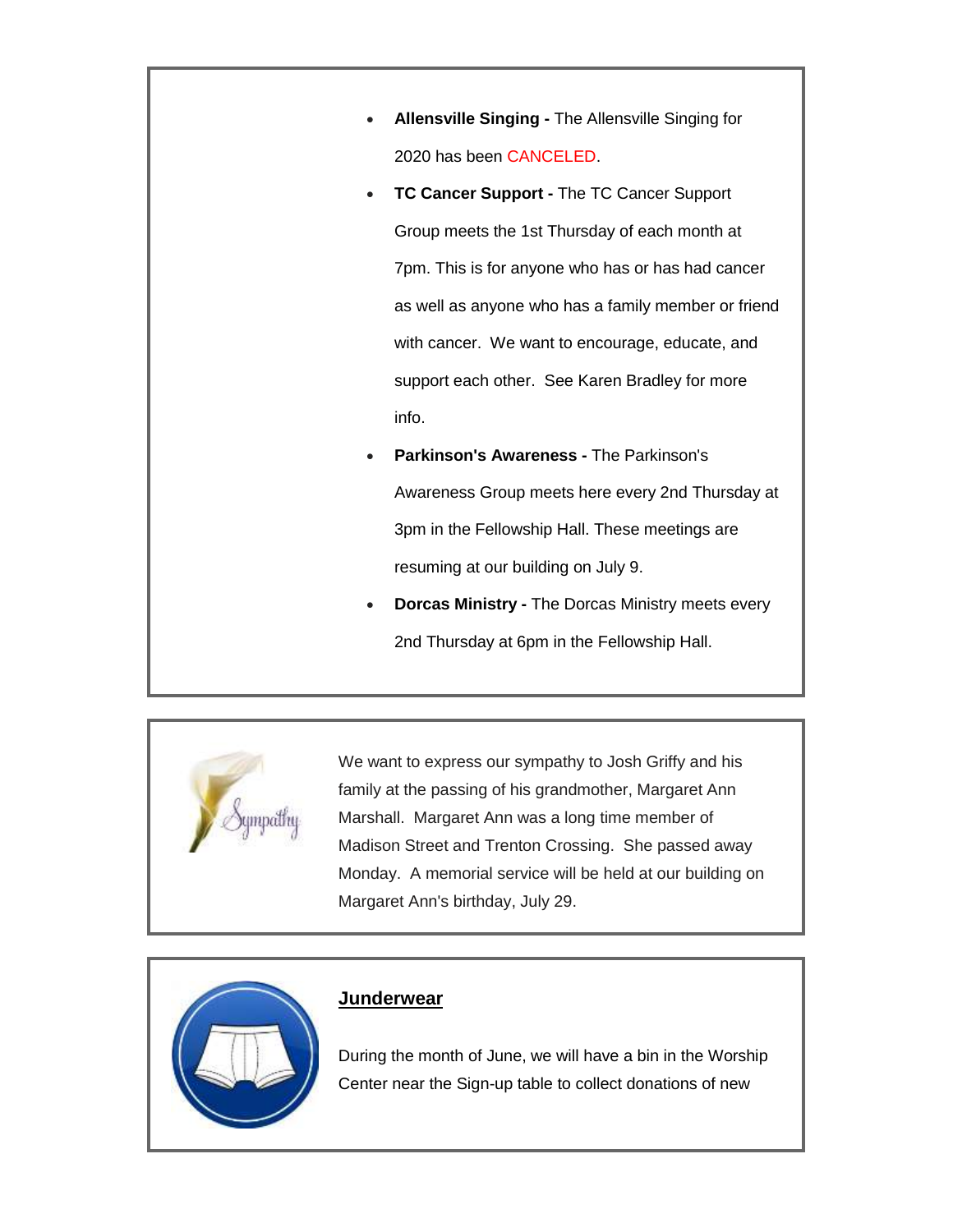underwear to be handed out at The Well. Boxers or boxer briefs are preferred.



- 
- **Hospital:** Faye Harrison is having a pace maker installed today at Tennova.
- **Deployed:** David Corder, Paul Dalton, Andrew Gettelfinger, Brian Quinn, Andrew Warden
- **Continued Prayers:** Frieda and McKenzie Banning, Jenny Berry, Joyce Carpenter, Susan Claud, Marta Dean, Marilyn Ezell, Bob Lee, Bob Lewis, Mary Linton, Ann Suddeath, and Lillian Wright.
- **Home-Centered:** Linda Allen, Lucille Cherry, Jimmy & Betty Collier, Bessie Daniel, Frances Johnson, Virgie Mallory, Dorothy Oliver, and Edith Smith
- **Family & Friends**: Angel Darre and John Darre (Carol Shelton and George Shelton's niece and nephew); Steve Gosney (son of Barbee Allen); Pam Hinton (sister of Debbie Waynick); Terry & Betty McCormick (brother-in-law and sister of Debbie Waynick -- Terry has stage 4 cancer); Scotty Meadows (friend of Scott Davis); Mindy Mimms (sister-in-law of Ben Mimms); Don Orth (father of Jenny Muiznieks); Steve Rexroad (brother of Shannon Longoria) diagnosed with colon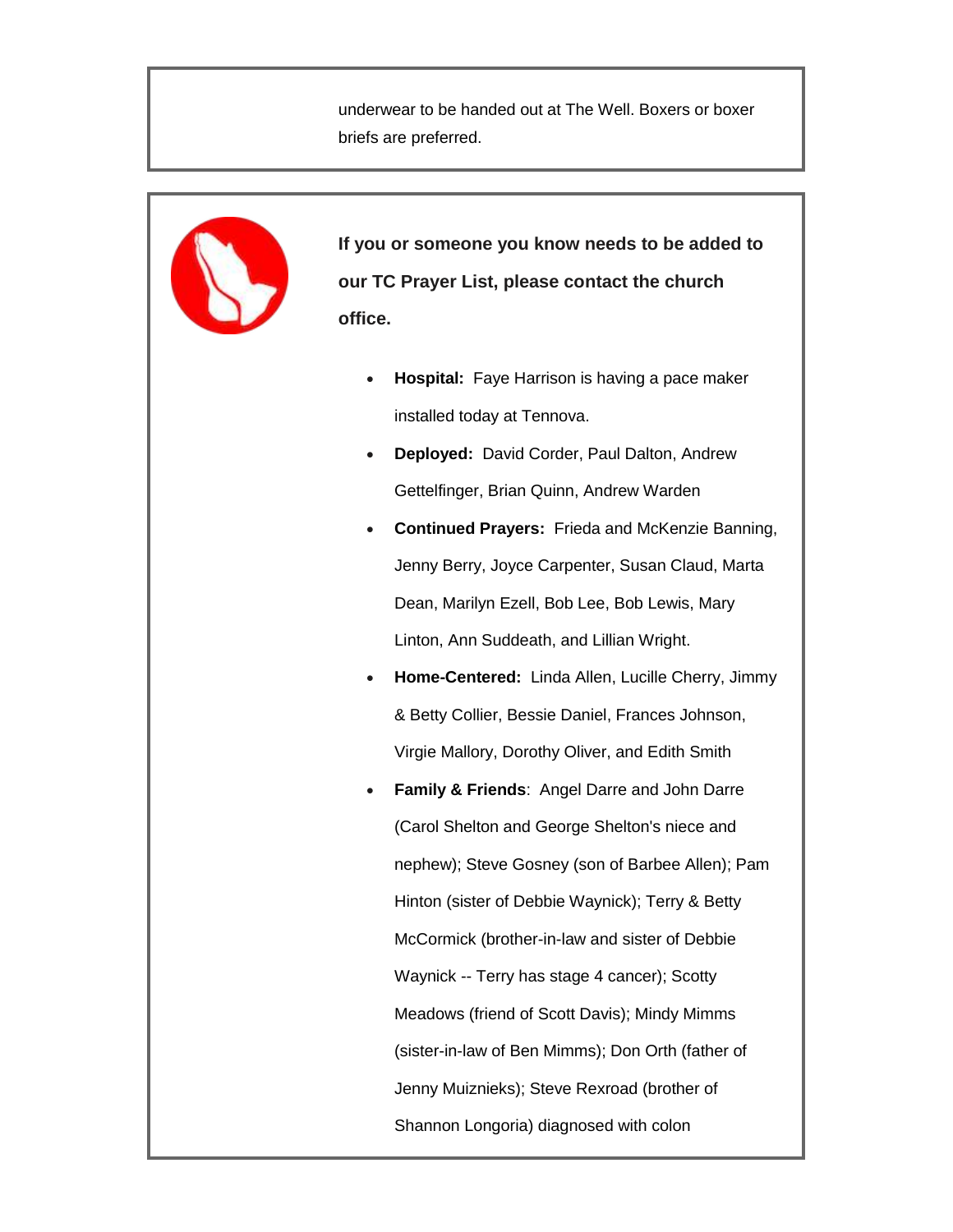cancer; Linda Richard Self (friend of Karen Maglaughlin); Cathryn Snyder (great-grand daughter of Frances Burnett); Barbee Gosney Uselton (daughter of Barbee Allen); and Lucian Wyatt (brother-in-law of Thomas Waynick), diagnosed with lung cancer.

- **Arcadia Senior Living:** Sylvia Perry, Room 101 (175 Chesapeake Lane, Clarksville, 37040), Lovetta Wright (Room 332)
- **Brookdale Senior Living:** Jo Rhoads, Room 509 (2183 Memorial Dr., 37043)
- **Clarksville Nursing & Rehab:** Jane Chitwood, Room 605 (900 Professional Park Dr., 37040)
- **Jubilee House:** John Harrison, Room 114, (475 Bellamy Lane, 37043)
- **Uffelman:** Tammy Roe, Apt. 302: (215 Uffelman Dr., 37043)
- **Walking Horse:** Anita Cooper, Room 125 (207 Uffelman Dr., 37043)



# **News From The WELL**

### **Items you can help replenish:**

**Clothing Items:** (in great condition) We are now accepting clothing donations under the following guidelines:

 Drop off times are Monday and Wednesday, 1-6pm. Come to the back of the building and ring the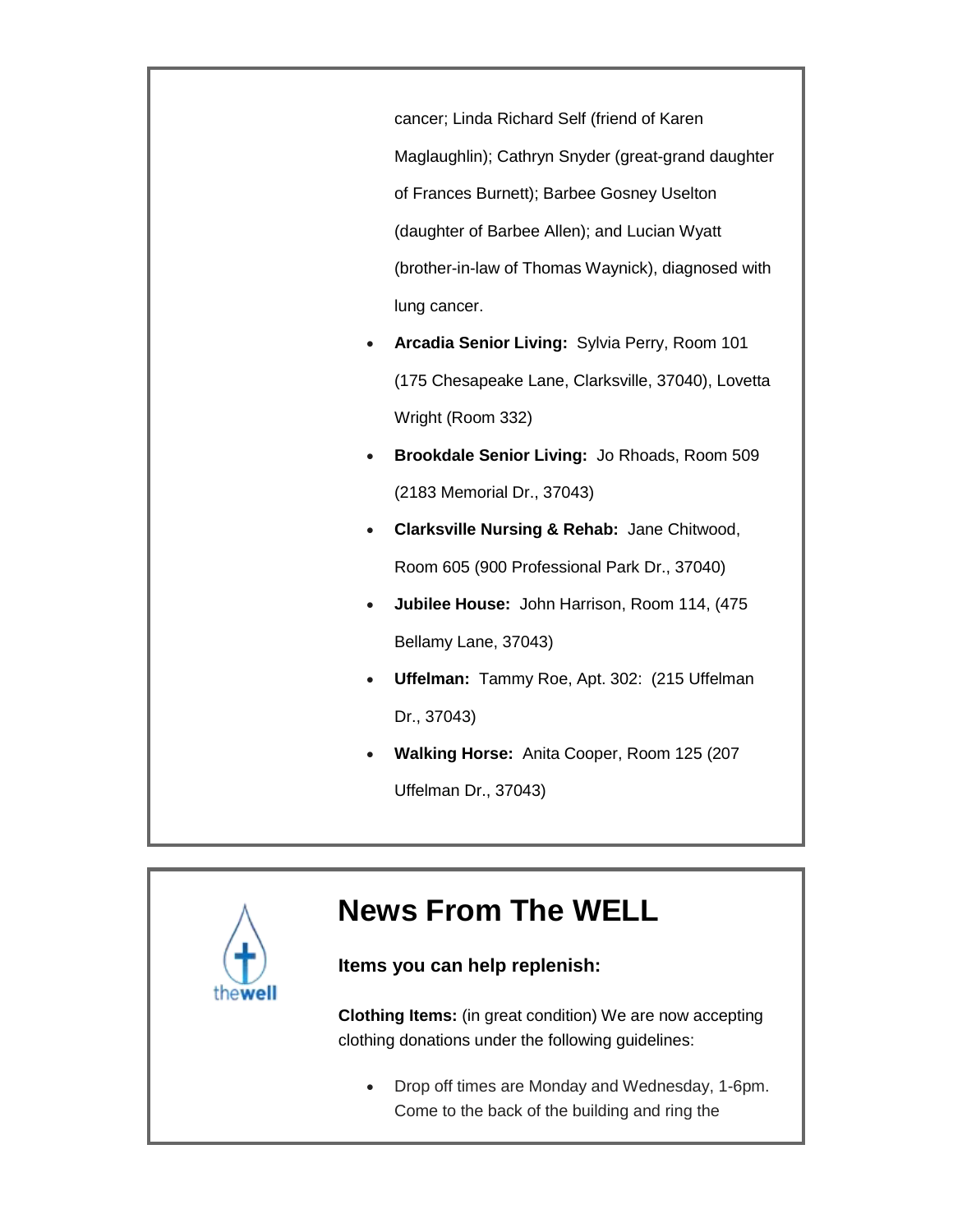doorbell. Someone will come to the door and receive your donations.

- We are ONLY accepting clothes and shoes that are in GREAT shape. We are not accepting any other donations at this time. Please send all other items to another ministry in town.
- The green bin behind our building is closed at this time. Please do not leave your donations outside! Any items left outside will be disposed of. **Food Item:** None at this time.

**Well Contact Information:** 931-802-2889 TheWell@TrentonCrossingChurch.com



# **Youth Group News**

#### **Sunday Morning**

 Middle School Class (6th-8th) High School Class (9th-12th) We are not meeting at this time due to the Coronavirus.

#### **Sunday Nights**

Muiznieks home - 3006 Edgemont Dr. This is an Intergenerational Life Group that welcomes all ages and includes the Youth Group. We are not meeting at this time due to the Coronavirus.

#### **Sunday Online Bible Study - 5-6pm**

Continuing our study in Genesis (Currently - Jacob and Esau) The link is: <https://us04web.zoom.us/j/2697545736>

**Monday Online Bible Study - 7-8pm** Study the Book of Romans The link is: <https://us04web.zoom.us/j/2697545736>

**Trivia Tuesdays - 4pm** Join us on Zoom for Trivia Tuesday! The link is: <https://us04web.zoom.us/j/2697545736>

**Wednesday Afternoon Mid-Week Bible Study** Middle School